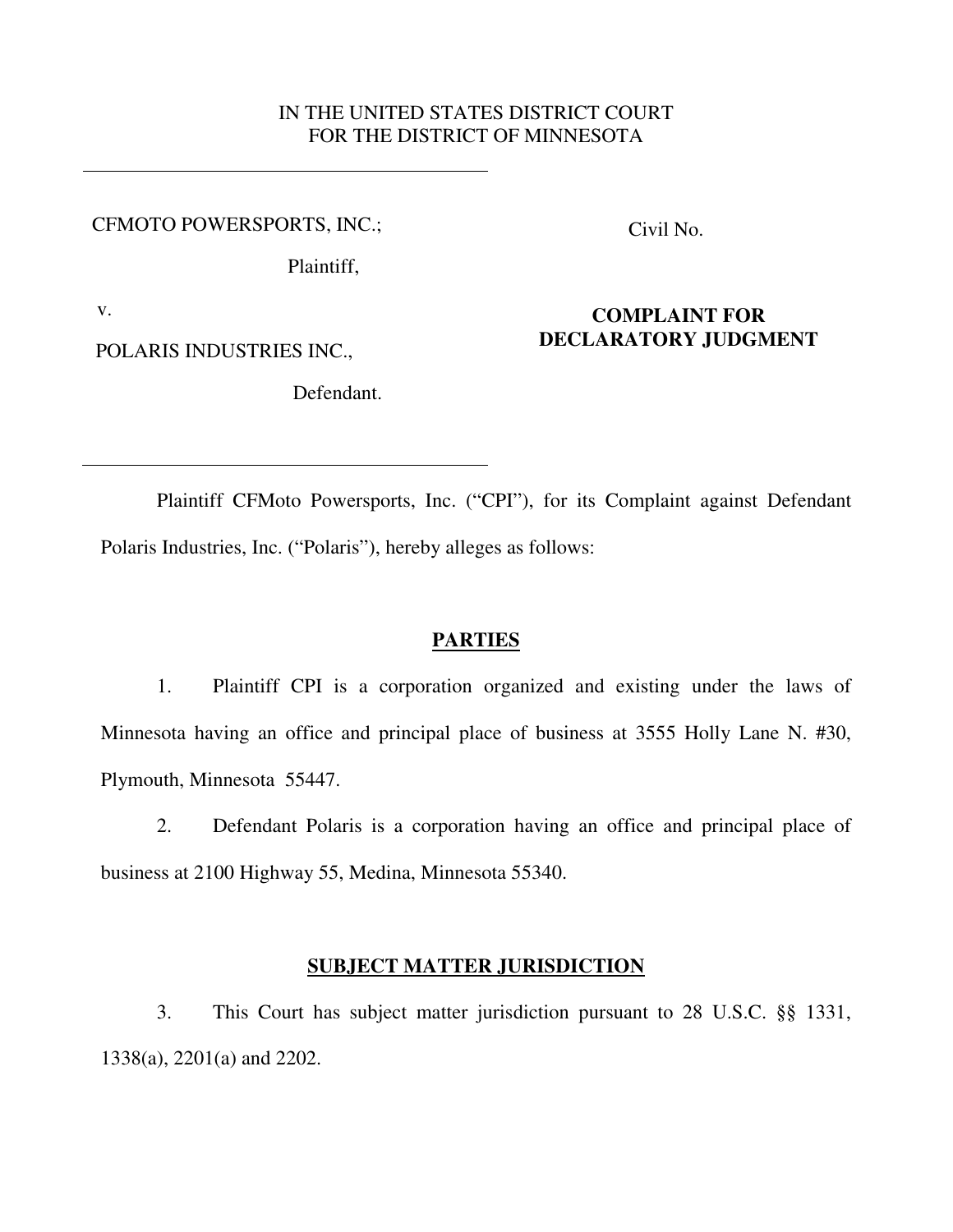### **PERSONAL JURISDICTION**

4. Defendant resides within this District.

#### **VENUE**

5. Venue is proper in this district pursuant to 28 U.S.C. §§ 1391.

### **SUBSTANTIVE ALLEGATIONS**

6. These claims are for declaratory relief under the Federal Declaratory Judgment Act, 28 U.S.C. §§ 2201 and 2202 which arises from an actual controversy between Plaintiff CPI and Defendant Polaris as to Defendant Polaris's allegation of infringement of United States Letters Patent Nos. 7,819,220 and 8,596,405.

7. Plaintiff CPI is currently engaged in litigation with Defendant Polaris as one of five named defendants based upon a complaint served by Polaris in 2010, styled *Polaris Industries Inc. v. CFMOTO Powersports, Inc.; CFMOTO America, Inc.; John T. & Angela M. O'Mara d/b/a/ Quad Central Motorsports; and Leo's Kawasaki Sales South, Inc.*, Civil Action No. 10-4362 (JNE/HB). In that action, Polaris alleges seven claims directed at the CF625 Z6:

- a) Infringement U.S. patent no. 7,819,220;
- b) Federal unfair competition (trade dress) Lanham Act;
- c) Deceptive trade practices Minn. Stat. 325D.44;
- d) Unlawful trade practices act Minn. Stat. § 325D.09;
- e) Common law unfair competition;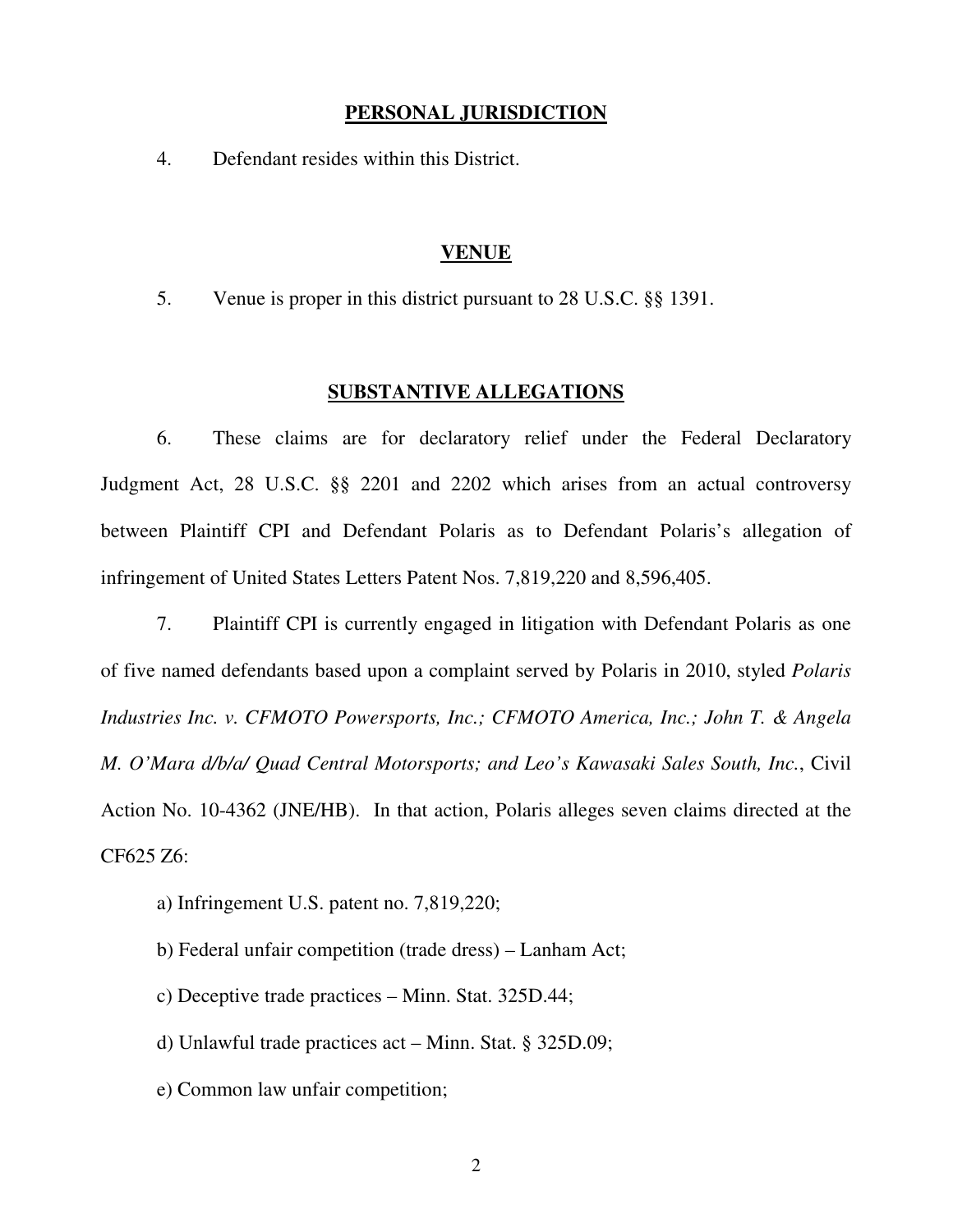f) Infringement of U.S. patent no. 8,382,125; and

g) Infringement of U.S. patent no. 8,596,405.

8. Plaintiff CPI is in the process of introducing a new sport side by side vehicle called the 2014 ZFORCE 800EX into the U.S. market. The 2014 ZFORCE 800EX is manufactured by Zhejiang CFMOTO Power Co. Ltd., in Hangzhou, China. Plaintiff CPI is the exclusive U.S. distributor of the 2014 ZFORCE 800EX.

9. On or about June 24, 2014, attorneys representing Defendant Polaris contacted Plaintiff CPI requesting an inspection the 2014 ZFORCE 800EX. At that time, Plaintiff CPI had not yet imported a 2014 ZFORCE 800EX into the United States.

10. Plaintiff CPI subsequently imported a 2014 ZFORCE 800EX into the United States and permitted attorneys representing Defendant Polaris to inspect the 2014 ZFORCE 800EX on August 1, 2014.

11. Defendant Polaris alleges that it is the owner, by assignment, of United States Letters Patent Nos. 7,819,220 and 8,596,405. A copy of United States Patent No. 7,819,220 is attached as Exhibit 1. A copy of United States Patent No. 8,596,405 is attached as Exhibit 2.

12. On or about August 20, 2014, Defendant Polaris asserted that the 2014 ZFORCE 800EX infringes United States Patent Nos. 7,819,220 and 8,596,405, providing Plaintiff CPI with a reasonable apprehension of suit.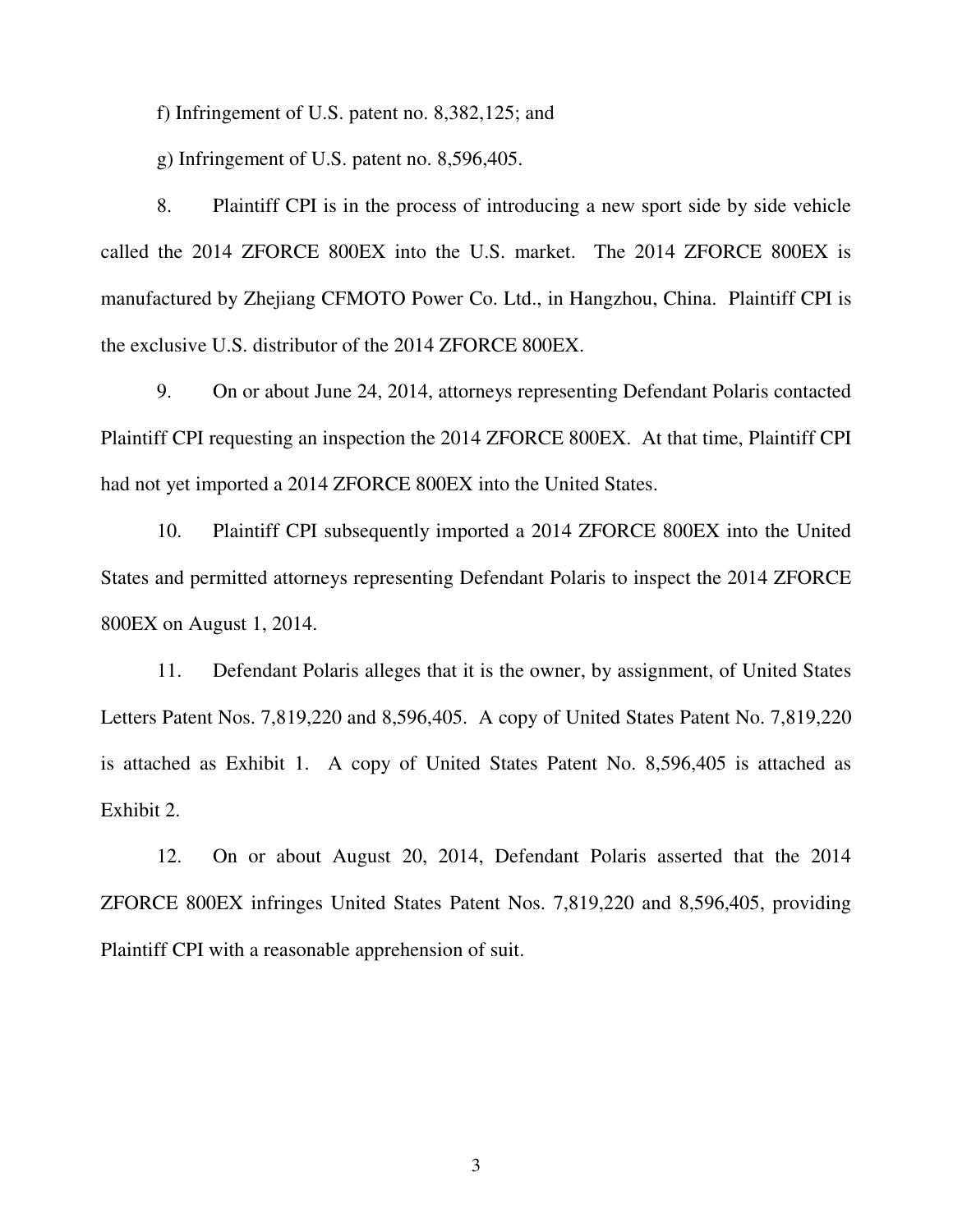### **COUNT I**

## **NON-INFRINGEMENT OF U.S. PAT. NO. 7,819,220 BY THE 2014 ZFORCE 800EX**

The allegations of paragraphs 1-12 above are incorporated by reference as if fully set forth herein.

13. The 2014 ZFORCE 800EX does not meet each and every limitation of any claim of U.S. Patent No. 7,819,220, either literally or under the doctrine of equivalents. Inter alia, the engine of the 2014 ZFORCE 800EX is not supported by the rear frame portion, the 2014 ZFORCE 800EX does not have a protective panel positioned between the pair of laterally spaced-apart seating surfaces and the engine wherein the front driveshaft extends under the protective panel, and the 2014 ZFORCE 800EX does not have a rear drive shaft.

14. There exists an actual controversy between the parties as to infringement of United States Letters Patent No. 7,819,220 by the 2014 ZFORCE 800EX with respect to which Plaintiff CPI requests a declaratory judgment that United States Patent No. 7,819,220 is not infringed by the 2014 ZFORCE 800EX.

#### **COUNT II**

#### **INVALIDITY OF U.S. PAT. NO. 7,819,220**

The allegations of paragraphs 1-14 above are incorporated by reference as if fully set forth herein.

15. There exists an actual controversy between the parties as to the validity of United States Letters Patent No. 7,819,220 with respect to which Plaintiff CPI requests a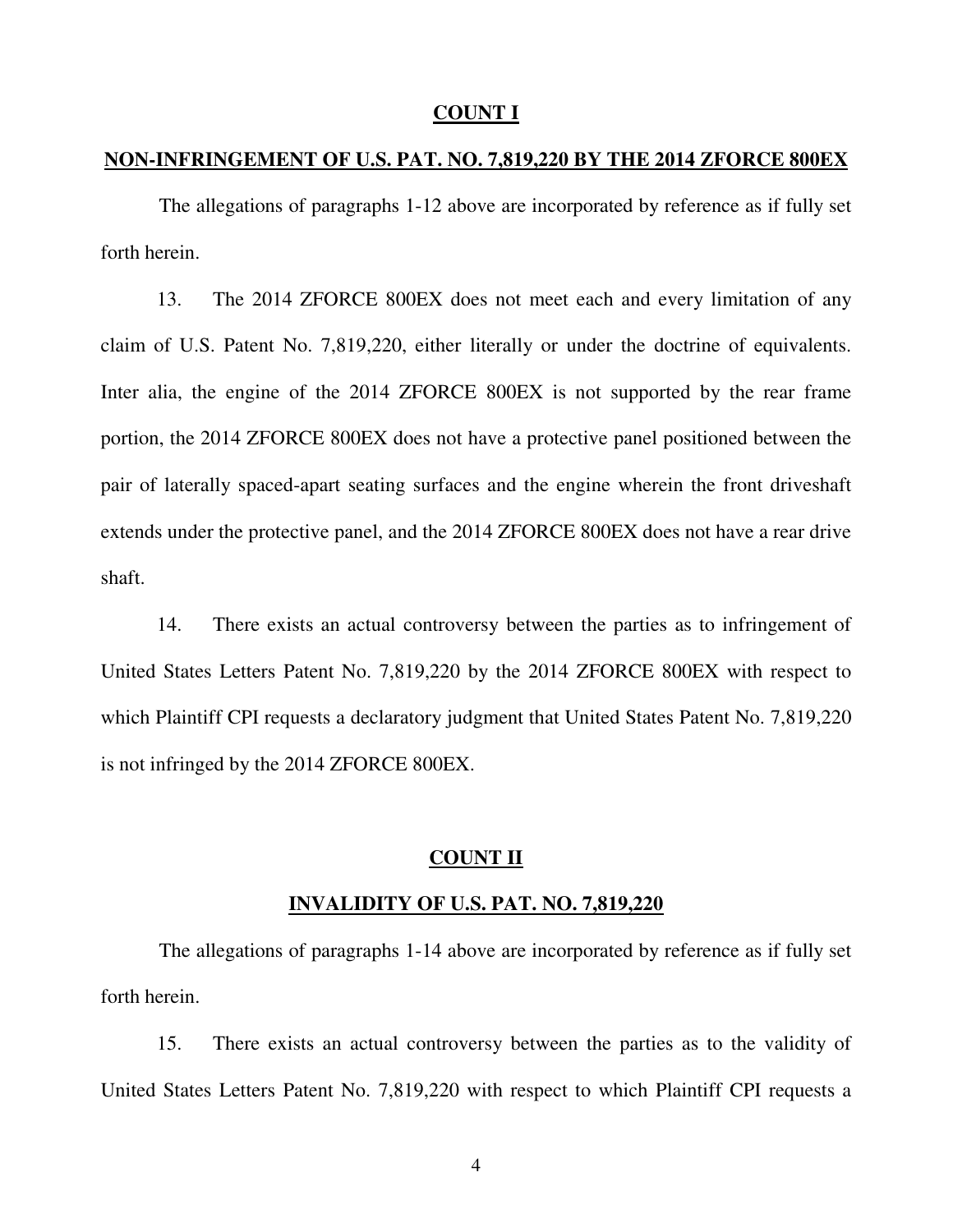declaratory judgment that United States Patent No. 7,819,220 is invalid for failing to satisfy at least one of 35 U.S.C. §§ 102, 103, 112, 115 and/or 132.

#### **COUNT III**

### **NON-INFRINGEMENT OF U.S. PAT. NO. 8,596,405**

The allegations of paragraphs 1-15 above are incorporated by reference as if fully set forth herein.

16. The 2014 ZFORCE 800EX does not meet each and every limitation of any claim of U.S. Patent No. 8,596,405 either literally or under the doctrine of equivalents. Inter alia, the engine of the 2014 ZFORCE 800EX is not supported by the rear frame portion, the transmission of the 2014 ZFORCE 800EX is not completely rearward of the seating area, and the 2014 ZFORCE 800EX does not have a rear drive shaft.

17. There exists an actual controversy between the parties as to infringement of United States Letters Patent No. 8,596,405 by the 2014 ZFORCE 800EX with respect to which Plaintiff CPI requests a declaratory judgment that United States Patent No. 8,596,405 is not infringed by the 2014 ZFORCE 800EX.

### **COUNT IV**

### **INVALIDITY OF U.S. PAT. NO. 8,596,405**

The allegations of paragraphs 1-17 above are incorporated by reference as if fully set forth herein.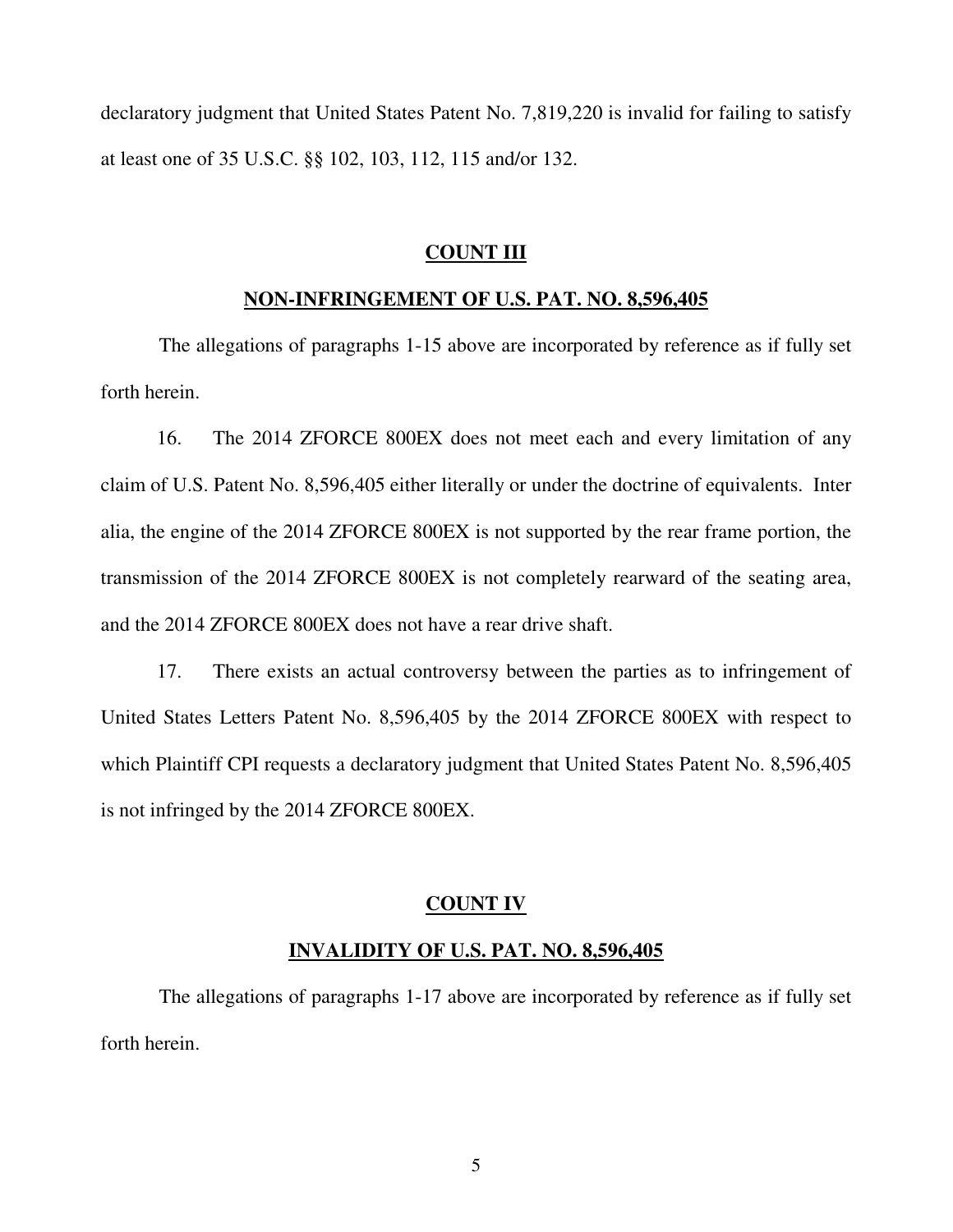18. There exists an actual controversy between the parties as to the validity of United States Letters Patent No. 8,596,405 with respect to which Plaintiff CPI requests a declaratory judgment that United States Patent No. 8,596,405 is invalid for failing to satisfy at least one of 35 U.S.C. §§ 102, 103, 112, 115 and/or 132.

#### **COUNT V**

## **INEQUITABLE CONDUCT REGARDING U.S. PAT. NO. 7,819,220**

The allegations of paragraphs 1-18 above are incorporated by reference as if fully set forth herein.

19. The application which matured into United States Patent No. 7,819,220 originally had claims rejected as obvious over U.S. Patent No. 7,510,199 to Nash ("Nash"). In arguing over Nash, the Applicant stated, "Nash et al. shows a utility vehicle of the four wheel drive type having a bench seat with the engine and transmission positioned under the seat."

20. The statement "Nash et al. shows a utility vehicle of the four wheel drive type having a bench seat with the engine and transmission positioned under the seat" was and is false.

21. Nash shows an all terrain vehicle having two bucket seats.

22. Nash shows an all terrain vehicle with the transmission positioned between the seats and the engine positioned behind the seats. Nash expressly states, "the engine is positioned generally rearward of, and lower than, the seating area."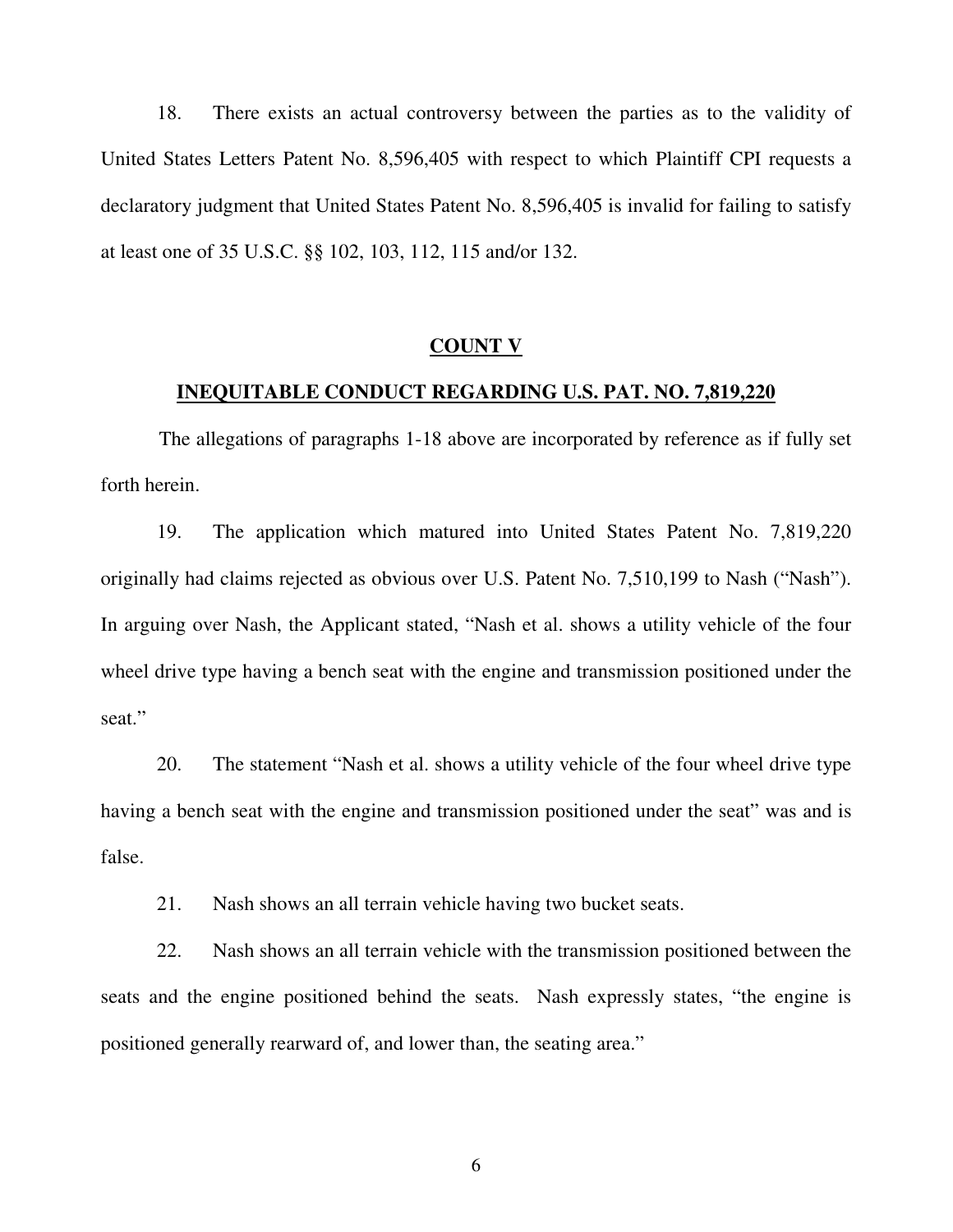23. The truth about Nash's bucket seats and the engine and transmission position in Nash refutes and is inconsistent with the false position taken by the Applicant in asserting an argument of patentability over Nash.

24. Applicant's false statements made to the United States Patent and Trademark regarding Nash were material.

25. Upon information and belief, at least one individual having a duty of candor and good faith in dealing with the U.S. Patent and Trademark Office associated with United States Patent No. 7,819,220 knew that the Applicant's statements regarding the type of seat and engine and transmission position were material and false.

26. Upon information and belief, the Applicant made its material and false statements regarding Nash with intent to deceive the U.S. Patent and Trademark Office.

27. By about May 19, 2004, Polaris constructed at least one fully functioning model of a vehicle (called a "Vista") which met every claim limitation of at least claim 1 of United States Patent No. 7,819,220.

28. By about May 19, 2004, Polaris knew that the Vista vehicle was fit for its intended purpose, including at least that every element meeting claim 1 of United States Patent No. 7,819,220 was present and fully functioning.

29. On May 19-23, 2004, Polaris publicly used the Vista vehicle at The Mounds ORV Park in Flint, MI.

30. The Mounds ORV Park in Flint, MI is public.

31. Entry into the Mounds ORV Park in Flint, MI was open to the public during May 19-23, 2004.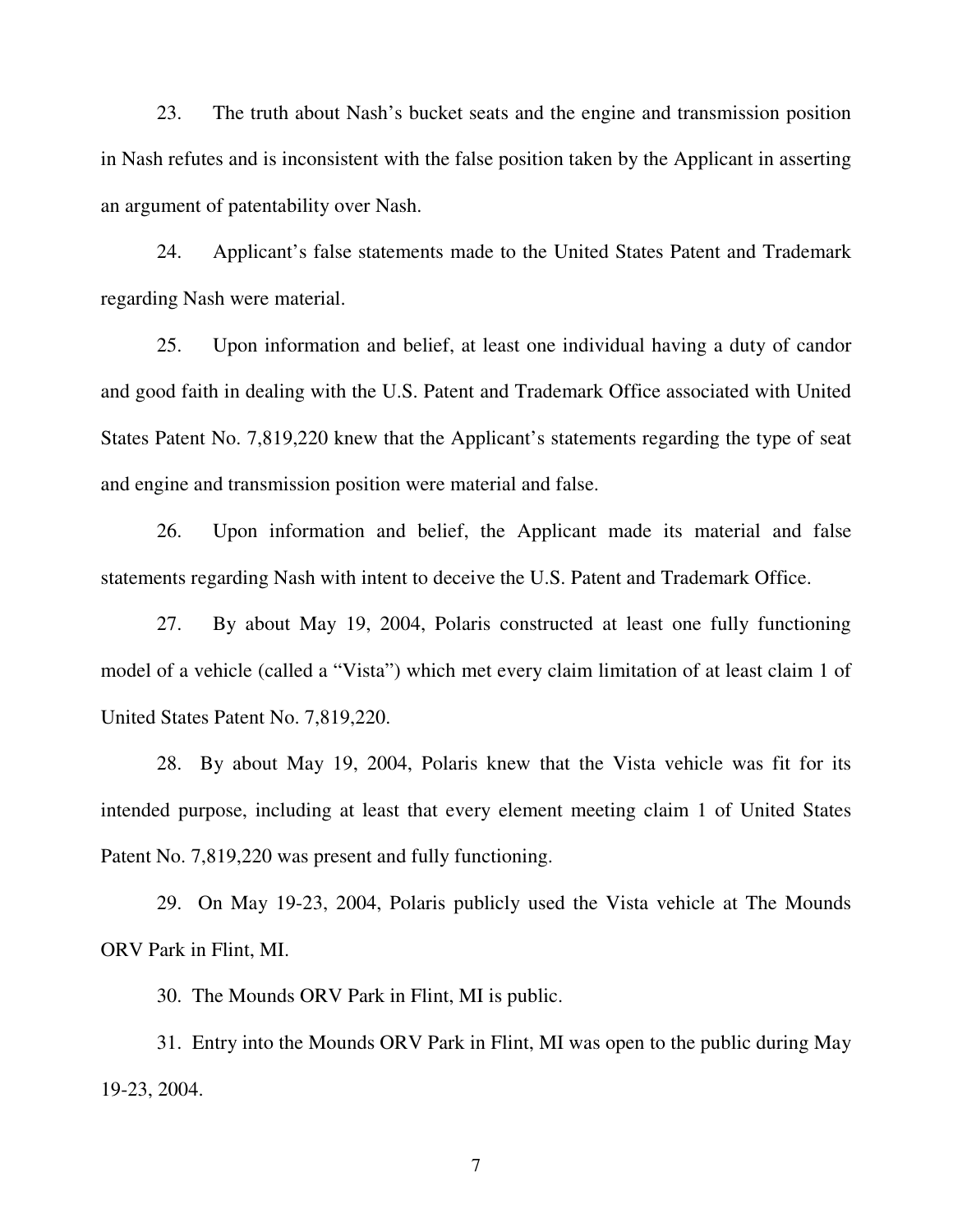32. The purpose of Polaris's public use of the Vista vehicle at The Mounds ORV Park in Flint, MI on May 19-23, 2004 was commercial, for Polaris to better devise its marketing strategy for a vehicle Polaris knew was fully functional. The purpose of Polaris's public use of the Vista vehicle at The Mounds ORV Park in Flint, MI on May 19-23, 2004 was in no way to experiment and determine whether the components or assembly of components listed in any claim of United States Patent No. 7,819,220 were fit for their intended purpose and use as an all-terrain vehicle.

33. The Vista vehicle, including what components the vehicle did possess and the facts concerning its public use including reports evidencing the purpose of the May 19-23, 2004 use, raises a substantial question as to whether a public use condition pertains in the application which matured into United States Patent No. 7,819,220.

34. The Vista vehicle, including its structure and the fact that it was publicly used more than one year prior to the filing of the patent application which matured into United States Patent No. 7,819,220, were and are highly material to the issuance of United States Patent No. 7,819,220.

35. At least one person having a duty to disclose material information to the United States Patent and Trademark Office, including at least inventor Aaron Deckard, knew of the relevant facts and the materiality of the Vista vehicle and failed to disclose the Vista vehicle to the United States Patent and Trademark Office, with intent to mislead the United States Patent and Trademark Office into granting United States Patent No. 7,819,220.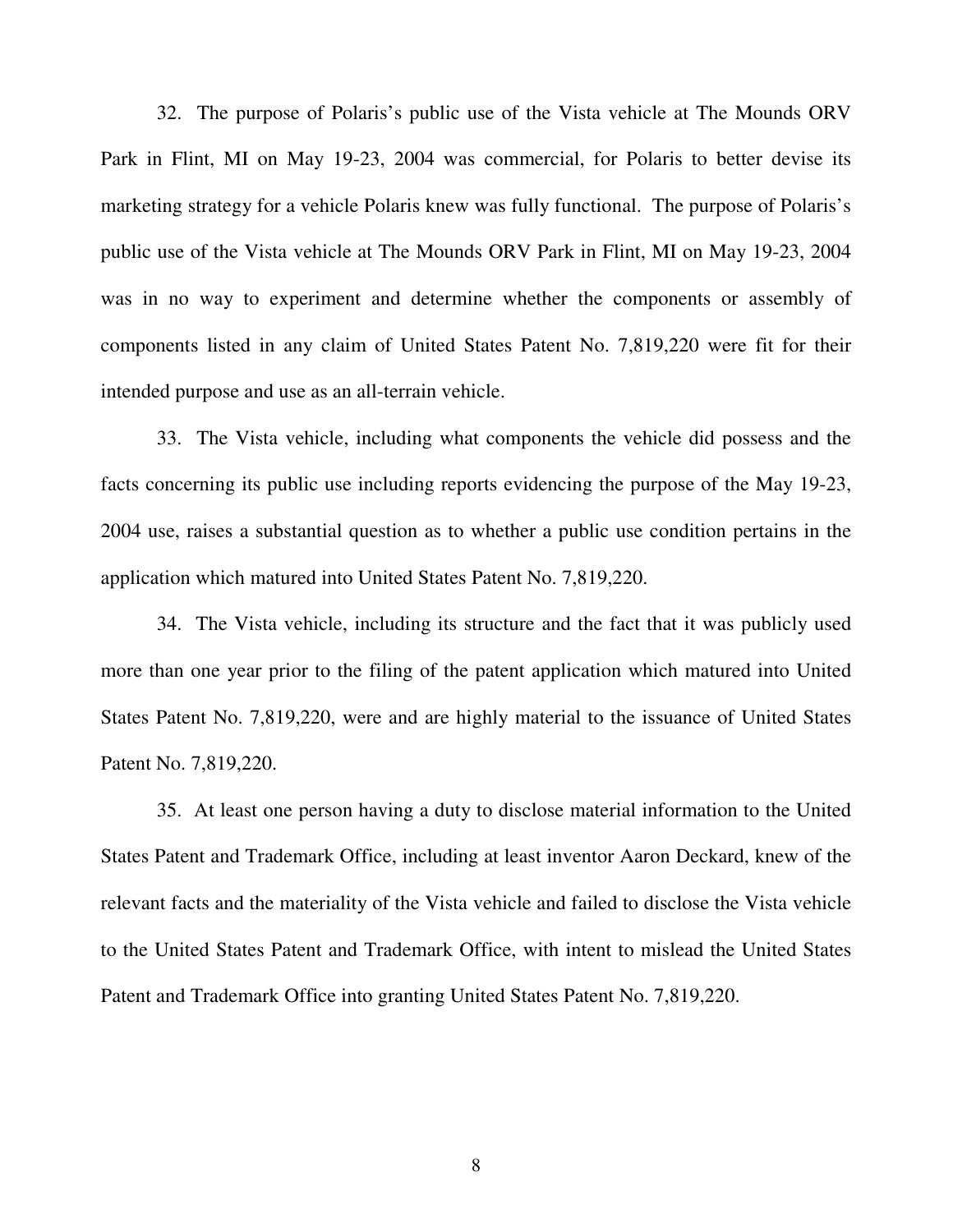36. The original application which matured into United States Patent No. 7,819,220 never included the term "rear drive shaft", and never shows a "rear drive shaft" in its drawings.

37. There was no concept of a rear drive shaft in the application which matured into United States Patent No. 7,819,220 as filed.

38. Instead, the application which matured into United States Patent No. 7,819,220 states, "Rear differential 132 of modular engine assembly 34 is directly coupled to transmission 136 by housing 148".

39. The term "rear drive shaft" was first introduced into the claims of United States Patent No. 7,819,220 only after Polaris had inspected a CFMoto Z6 vehicle.

40. Upon information and belief, Polaris (including in particular its attorney Eric Groen) introduced claims into the application which matured into United States Patent No. 7,819,220 only after learning that a CFMoto Z6 vehicle had a rear drive shaft. Upon information and belief, Polaris copied the "rear drive shaft" concept from CFMoto's vehicle into the claims of United States Patent No. 7,819,220, having no basis in Polaris' patent application as originally filed.

41. Every claim which subsequently issued in United States Patent No. 7,819,220 requires a "rear drive shaft".

42. Polaris (including in particular its attorney Eric Groen) had a duty to disclose that the concept of a "rear drive shaft" was copied from CFMoto's vehicle into the claims of United States Patent No. 7,819,220.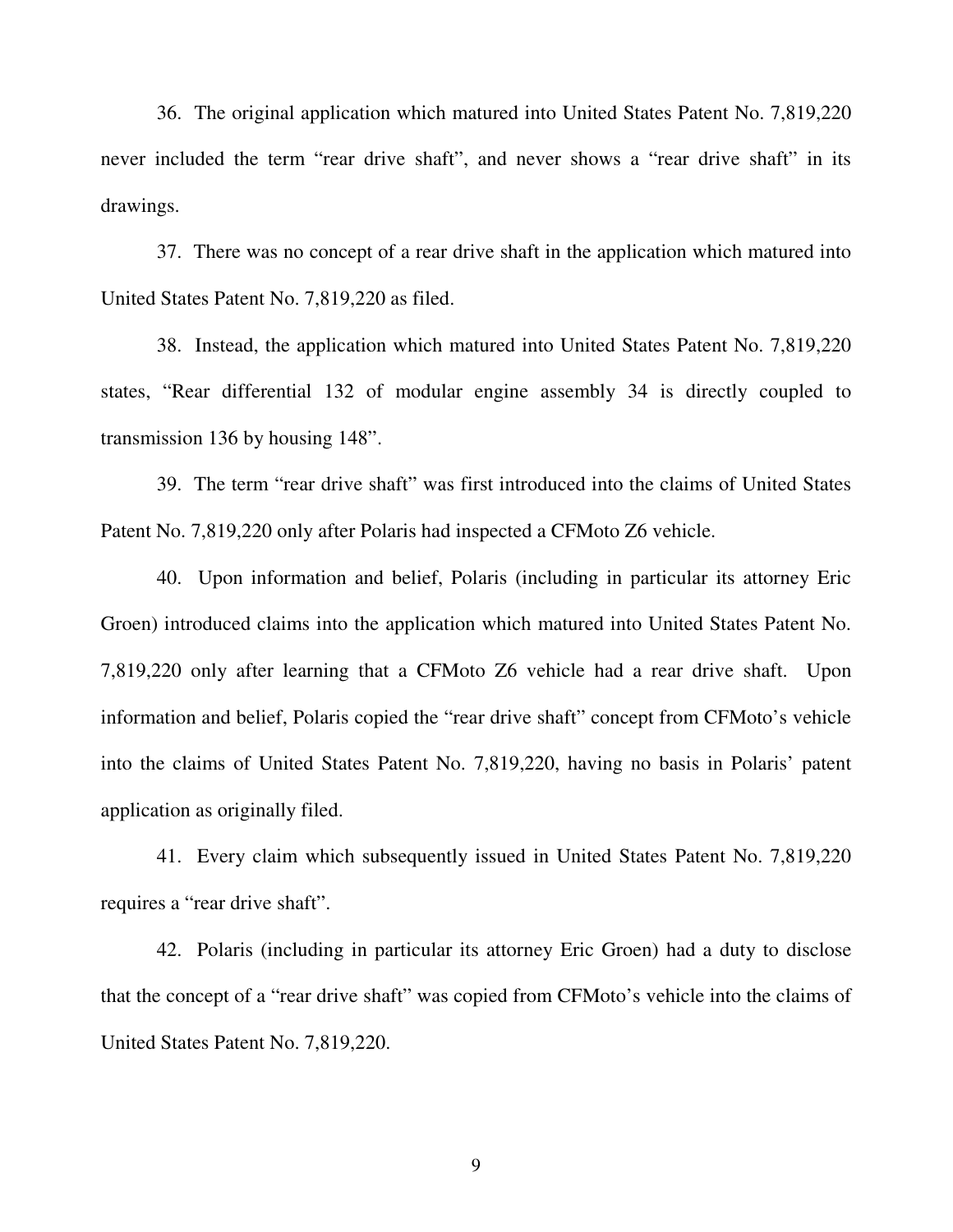43. Plaintiff CPI requests a declaratory judgment that United States Patent No. 7,819,220 is unenforceable due to inequitable conduct.

#### **COUNT VI**

#### **INEQUITABLE CONDUCT REGARDING U.S. PAT. NO. 8,596,405**

44. U.S. Patent No. 8,596,405 claims priority from the application which matured into U.S. Patent No. 7,819,220. The allegations of paragraphs 1-43 above are incorporated by reference as if fully set forth herein, and the inequitable conduct regarding U.S. Patent No. 7,819,220 equally taints U.S. Patent No. 8,596,405.

45. By about May 19, 2004, Polaris knew that the Vista vehicle was fit for its intended purpose, including at least that every element meeting at least claim 1 of United States Patent No. 8,596,405 was present and fully functioning.

46. The application which matured into United States Patent No. 8,596,405 was filed on October 25, 2010.

47. The application which matured into United States Patent No. 8,596,405 was filed only after Polaris had inspected a CFMoto Z6 vehicle.

48. Upon information and belief, before October 25, 2009, Polaris had sold in the United States at least one vehicle meeting every limitation of one or more claims of United States Patent No. 8,596,405.

49. During prosecution of the application which matured into United States Patent No. 8,596,405, Polaris never told the United States Patent and Trademark Office that before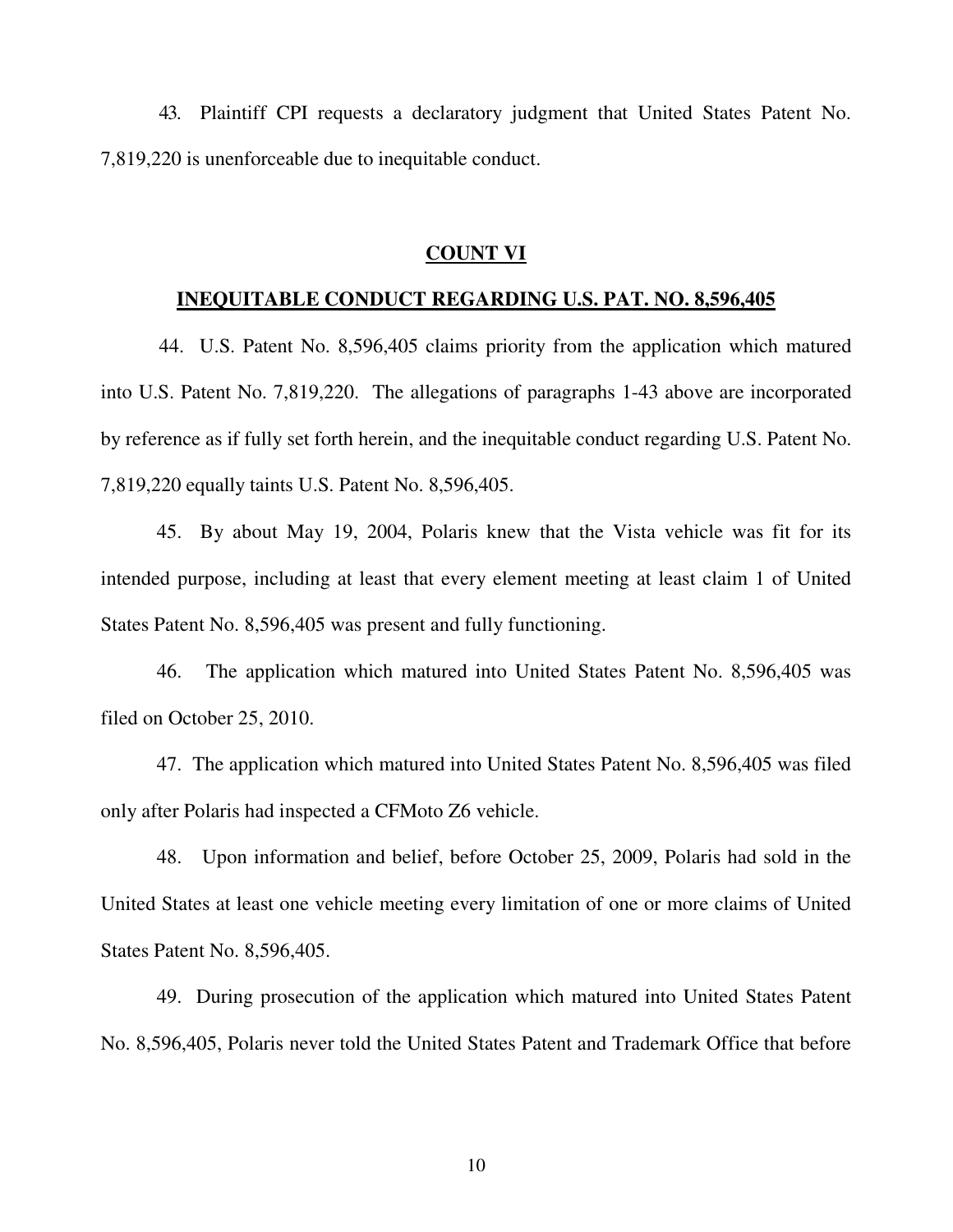October 25, 2009, Polaris had sold in the United States at least one vehicle meeting every limitation of one or more claims of United States Patent No. 8,596,405.

50. United States Patent No. 8,596,405 does not show a "rear drive shaft" in its drawings.

51. The application which matured into United States Patent No. 8,596,405 never uses the term "rear drive shaft" in pages 1-24 and its abstract.

52. Instead, the application which matured into United States Patent No. 8,596,405 states, "Rear differential 132 of modular engine assembly 34 is directly coupled to transmission 136 by housing 148".

53. As filed on October 25, 2010, the application which matured into United States Patent No. 8,596,405 only used the term "rear drive shaft" in claims 38-70 on pages 25-29.

54. United States Patent No. 8,596,405 does not show a "transmission extending rearwardly of the engine" in its drawings.

55. United States Patent No. 8,596,405 does not show a "transmission being completely rearward of the seating area" in its drawings.

56. The application which matured into United States Patent No. 8,596,405 never states that the transmission extends rearwardly of the engine, nor that the transmission is completely rearward of the seating area.

57. Instead, the application which matured into United States Patent No. 8,596,405 merely states, "Modular engine assembly 34 includes engine 133, transmission 136, and rear differential 132."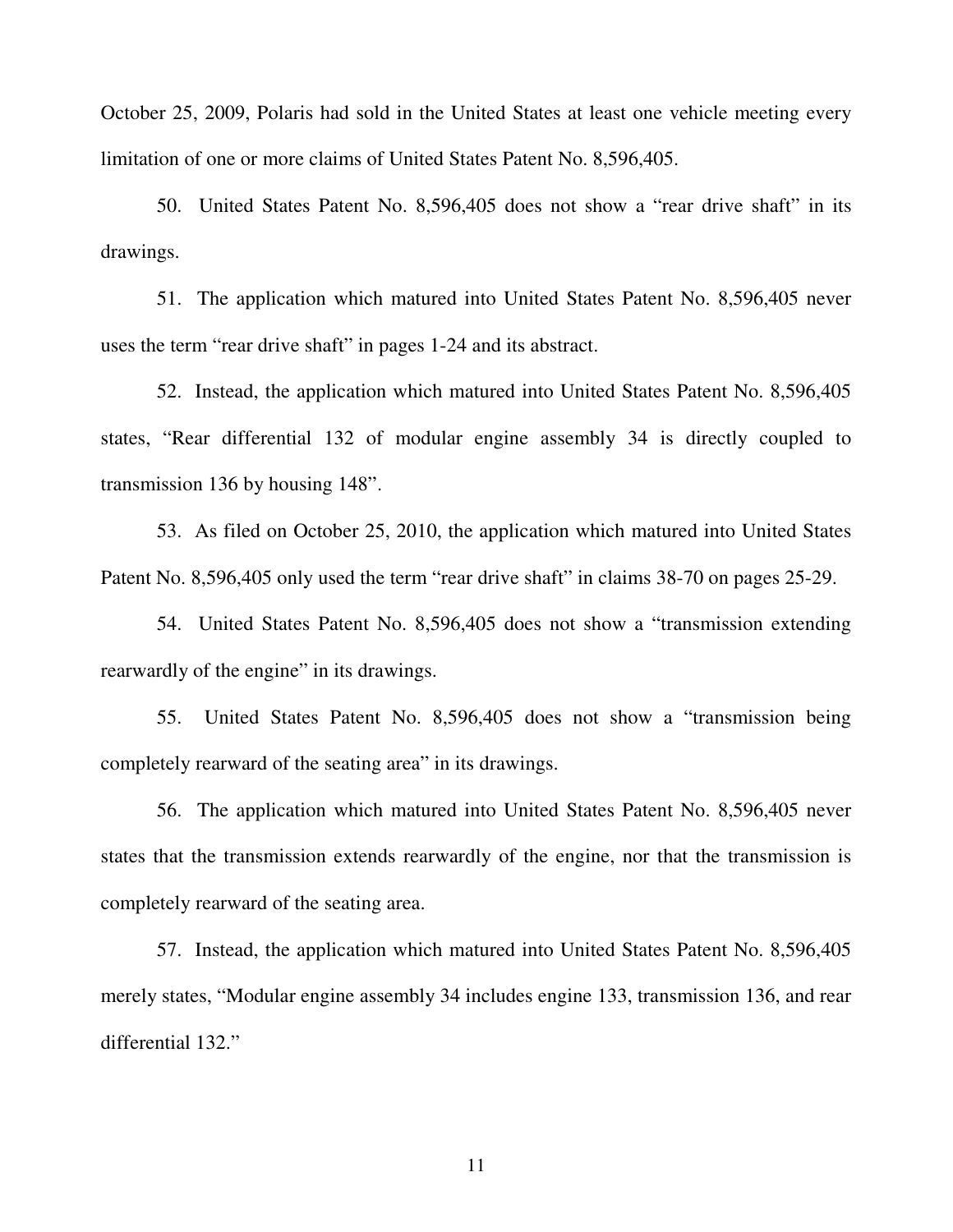58. As filed on October 25, 2010, the application which matured into United States Patent No. 8,596,405 never characterizes the location of the transmission relative to the engine or seating area in pages 1-24 and its abstract. As filed on October 25, 2010, the only language which characterizes the location of the transmission relative to the engine or seating area is in claims 38-70 on pages 25-29, including a claim limitation that "the engine and transmission are substantially positioned rearward of the pair of laterally spaced-apart seating surfaces".

59. As filed on October 25, 2010, the application which matured into United States Patent No. 8,596,405 included two declarations: one executed in 2006 and one executed in 2008. No other declaration was filed in the application which matured into United States Patent No. 8,596,405.

60. Upon information and belief, claims 38-70 on pages 25-29 of the application did not exist in 2006 and 2008, and were only prepared after Polaris had inspected a CFMoto Z6 vehicle.

61. As filed on October 25, 2010, Polaris characterized the application which matured into United States Patent No. 8,596,405 as a "continuation" application at least in an application data sheet signed by Eric Groen.

62. A "continuation" application is one where no new matter has been added to the earlier-filed priority application.

63. The application which matured into United States Patent No. 8,596,405 was not a continuation application, because claims 38-70 on pages 25-29 of the October 25, 2010 filed application did not exist in the priority application.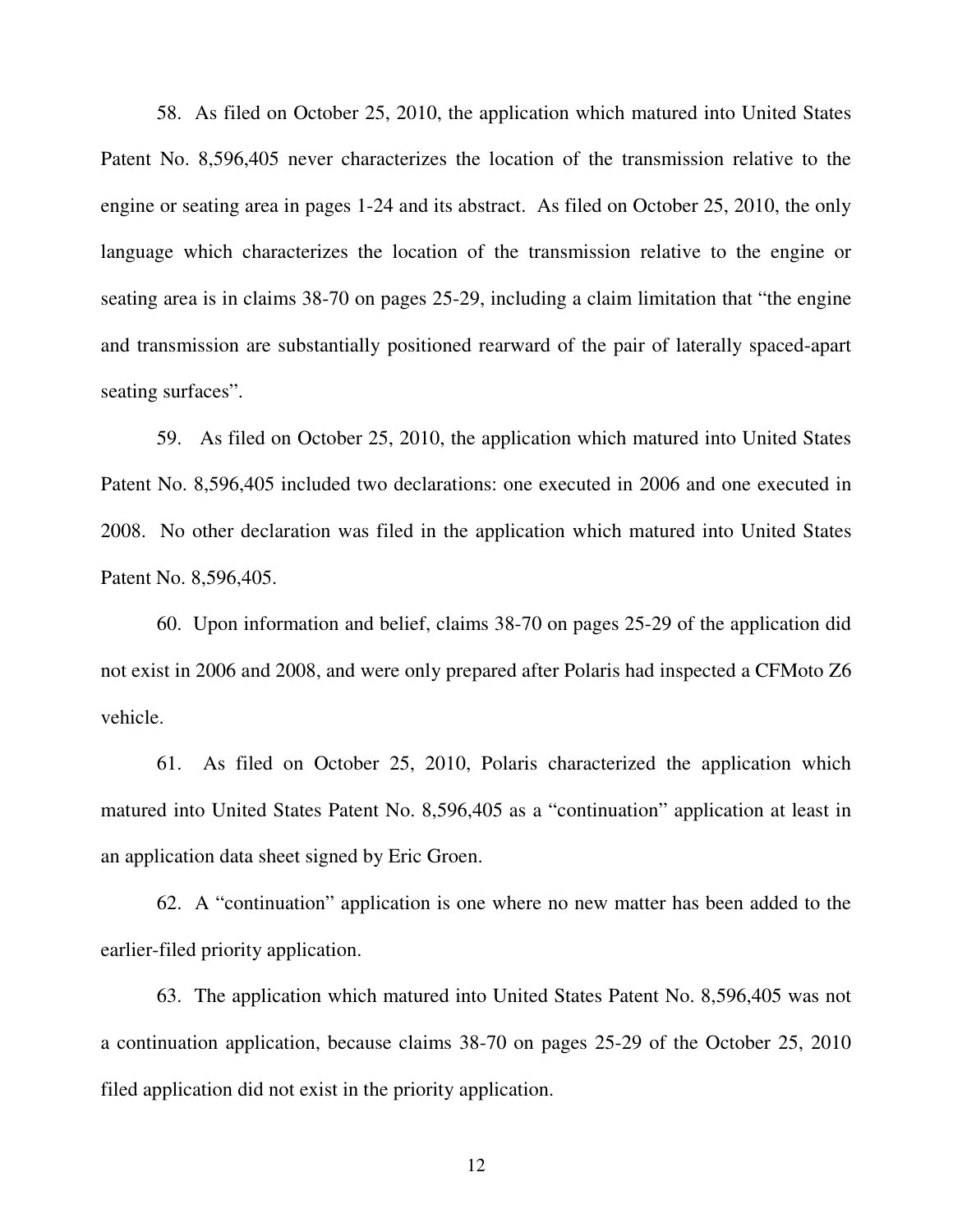64. Claims 38-70 on pages 25-29 of the application constitute new matter relative to the priority application.

65. At a minimum, it would have been important to an Examiner to know the relevant facts to be able to make an assessment of whether claims 38-70 on pages 25-29 of the application constitute new matter relative to the priority application, and to know the existence of intervening, anticipating prior art known to the Applicant.

66. Polaris, including in particular its attorney Eric Groen, never informed the United States Patent and Trademark Office that claims 38-70 on pages 25-29 of the application had been added relative to the priority application.

67. Polaris, including in particular its attorney Eric Groen, never informed the United States Patent and Trademark Office that claims 38-70 on pages 25-29 were never presented to the inventors as part of either the 2006-signed or 2008-signed declaration.

68. Instead, Polaris, including in particular its attorney Eric Groen, hid the fact that the application which matured into United States Patent No. 8,596,405 was a continuationin-part application, filed without a proper oath or declaration, and including new matter relative to the priority application.

69. The hiding of the addition of new matter and filing with an improper declaration was material to the issuance of United States Patent No. 8,596,405, and was intentionally performed to mislead the United States Patent and Trademark Office into granting United States Patent No. 8,596,405.

70. The Applicant's failure to disclose that, before October 25, 2009, Polaris had sold at least one vehicle meeting every limitation of one or more claims of United States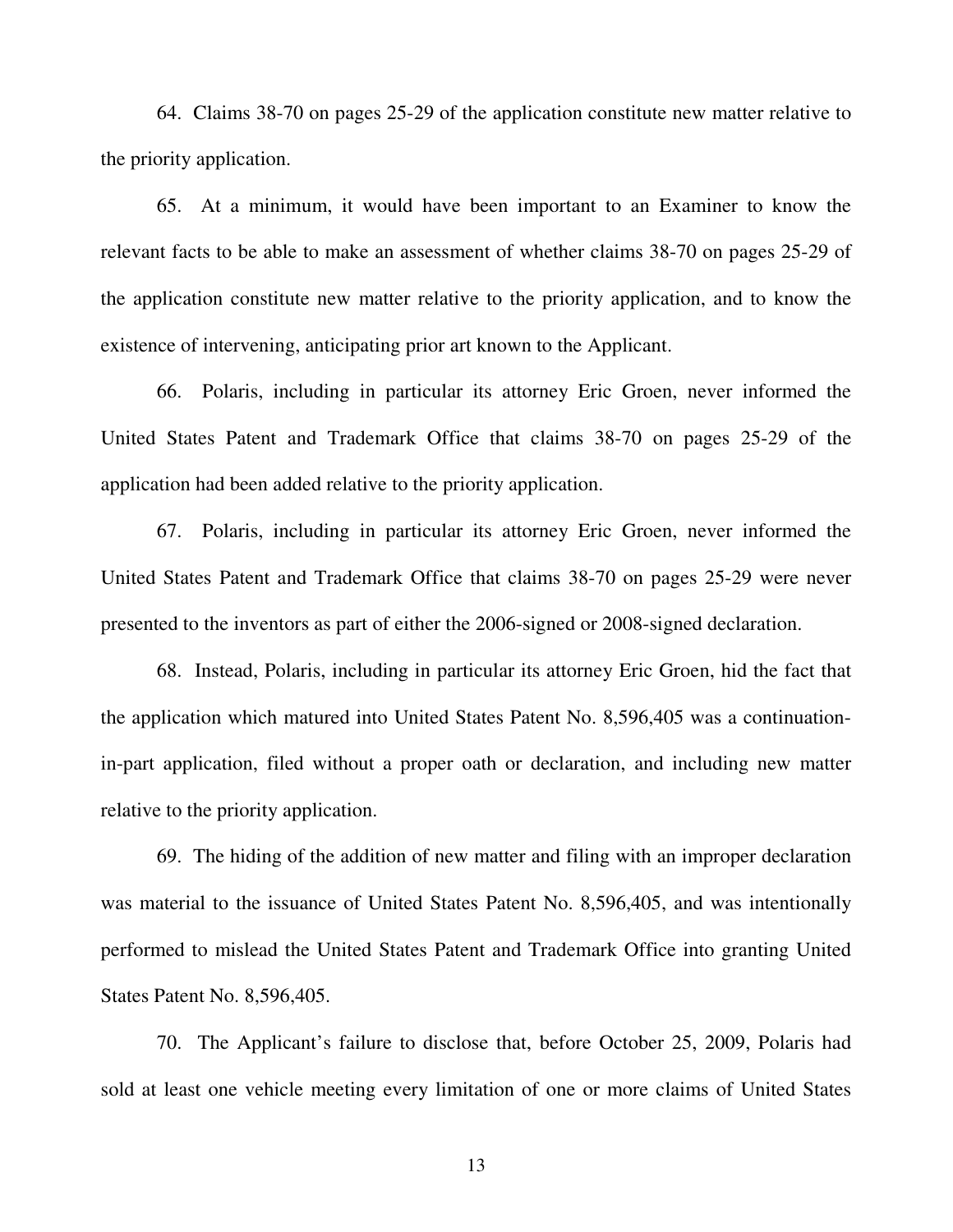Patent No. 8,596,405, was material to the issuance of United States Patent No. 8,596,405, and was intentionally performed to mislead the United States Patent and Trademark Office into granting United States Patent No. 8,596,405.

71. In prosecution of the application which matured into United States Patent No. 8,596,405 and while claims were pending that required a "rear drive shaft", Applicant submitted a Declaration of Aaron Deckard. The Declaration of Aaron Deckard stated, "The concept vehicle was not a fully functioning model of the claimed and disclosed vehicle. At a minimum, the concept vehicle did not have a rear drive shaft extending between the transmission and a rear differential for coupling the transmission to the rear wheels."

72. The Vista vehicle contained a rear drive shaft at least to the extent that the application which matured into United States Patent No. 8,596,405 disclosed a rear drive shaft.

73. Mr. Deckard's statement that "the concept vehicle did not have a rear drive shaft…" was a material misrepresentation of the structure of the concept vehicle relative to the application's disclosure of a "rear drive shaft", intentionally made to mislead the United States Patent and Trademark into issuing United States Patent No. 8,596,405.

74. In prosecution of the application which matured into United States Patent No. 8,596,405 and while claims were pending that required a "rear drive shaft", Applicant submitted a Second Declaration of Aaron Deckard. The Second Declaration of Aaron Deckard stated, "The concept vehicle was not a fully functioning model of the claimed and disclosed vehicle. … The concept vehicle did not have a continuous rear drive shaft extending between the transmission and a rear differential for coupling the transmission to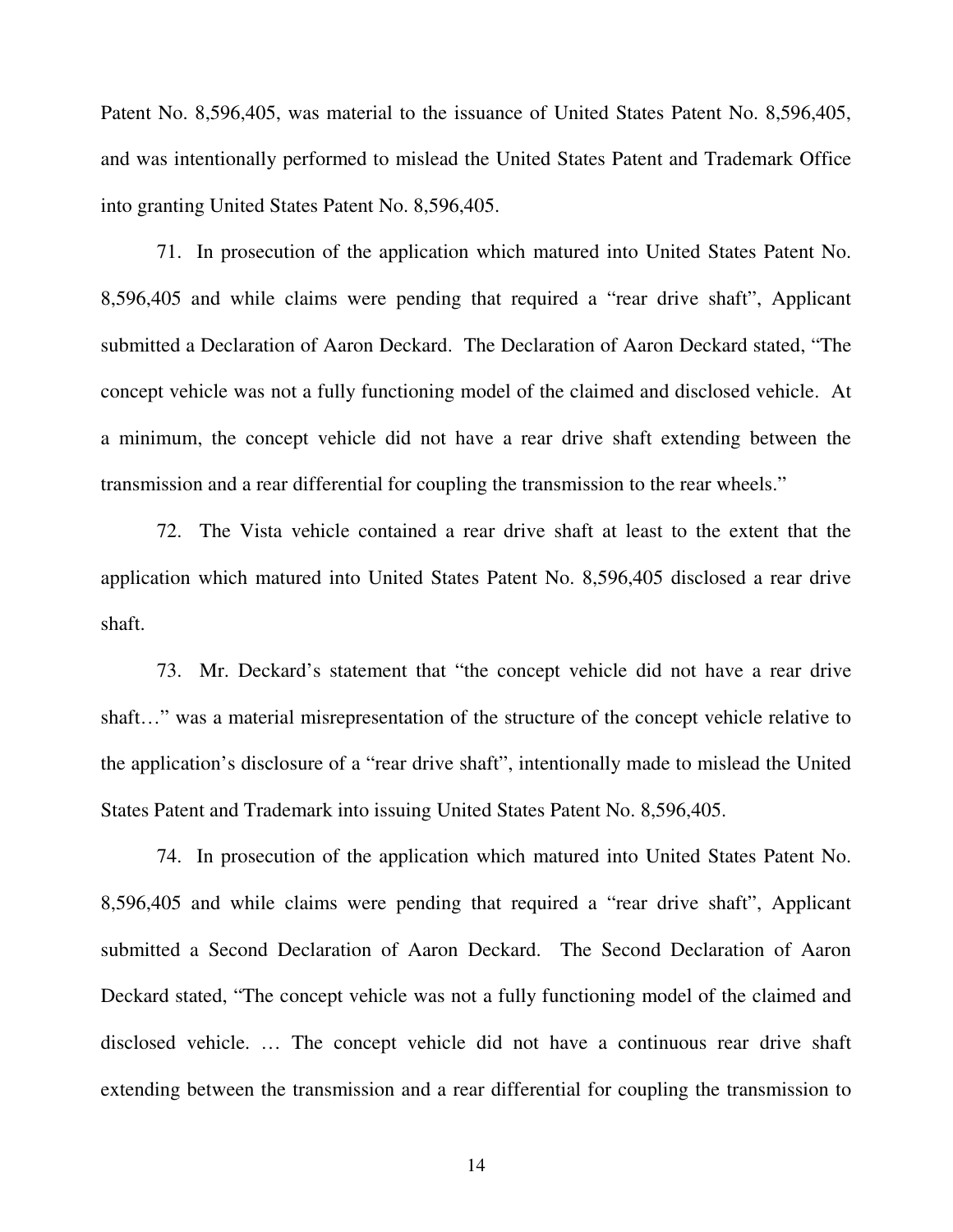the rear wheels. The vehicle had a dampening coupler disposed between the engine and a rear differential that allowed for power transmission therebetween."

75. The Vista vehicle contained a rear drive shaft at least to the extent that the application which matured into United States Patent No. 8,596,405 disclosed a rear drive shaft, and at least to the extent that the claims of United States Patent No. 8,596,405 require a rear drive shaft.

76. Mr. Deckard's statement that "the concept vehicle did not have a continuous rear drive shaft…" was a material misrepresentation of the structure of the concept vehicle relative to the application's disclosure and claims of a "rear drive shaft", intentionally made to mislead the United States Patent and Trademark into issuing United States Patent No. 8,596,405.

77. The Vista vehicle, including what components the vehicle did possess and the facts concerning its public use including reports evidencing the purpose of the May 19-23, 2004 use, raises a substantial question as to whether a public use condition pertains in the application which matured into United States Patent No. 8,596,405.

78. The Vista vehicle, including its structure and the fact that it was publicly used more than one year prior to the filing of the patent application which matured into United States Patent No. 7,819,220, were and are highly material to the issuance of United States Patent No. 8,596,405.

79. At least one person having a duty to disclose material information to the United States Patent and Trademark Office, including at least inventor Aaron Deckard, knew of the relevant facts and the materiality of the Vista vehicle and failed to fully disclose the Vista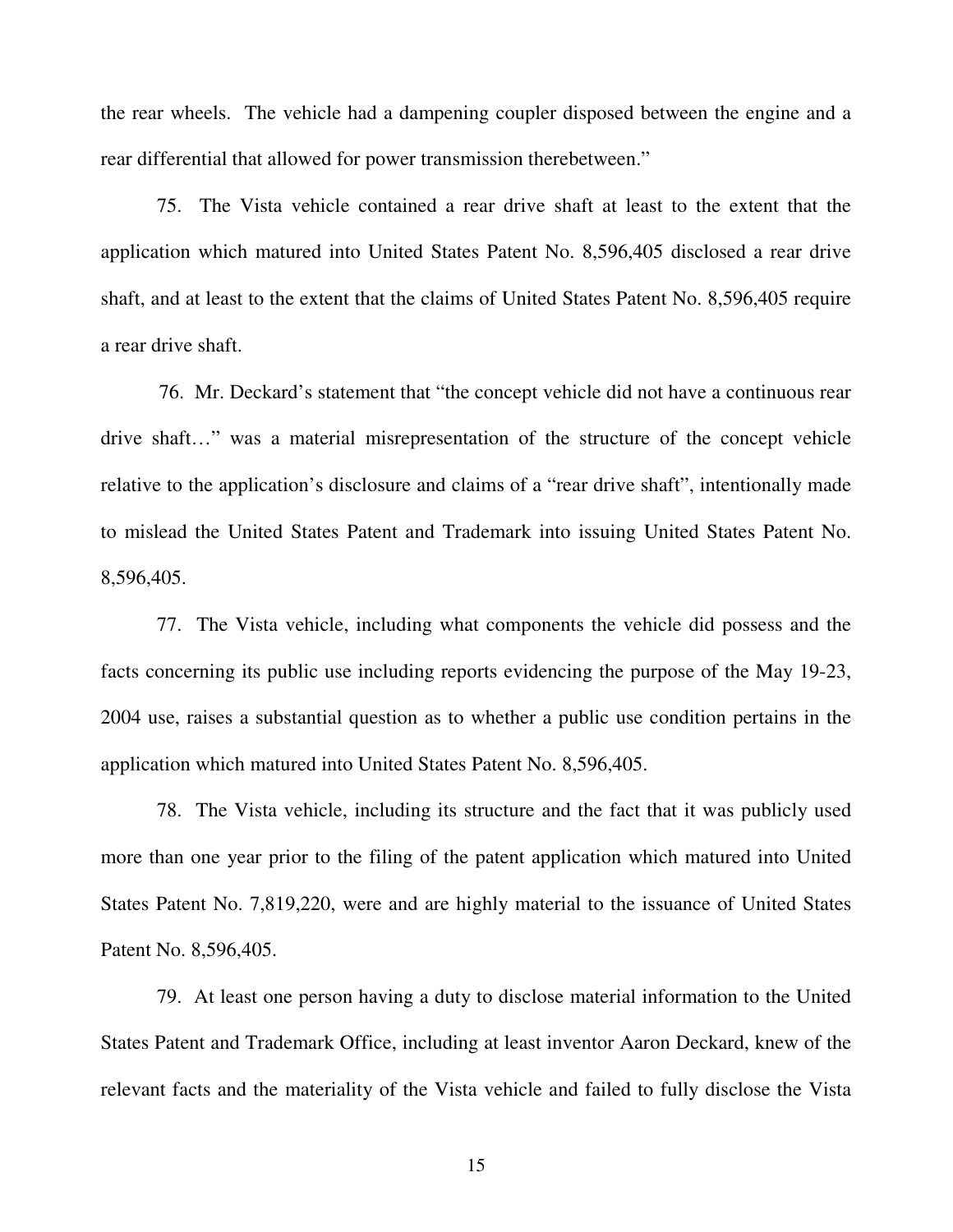vehicle and its public use to the United States Patent and Trademark Office, with intent to mislead the United States Patent and Trademark Office into granting United States Patent No. 8,596,405.

80. Plaintiff CPI requests a declaratory judgment that United States Patent No. 8,596,405 is unenforceable due to inequitable conduct.

WHEREFORE, Plaintiff CPI respectfully requests that this Court grant judgment:

(a) that the 2014 ZFORCE 800EX does not infringe and has not infringed United States Patent No. 7,819,220;

- (b) that United States Patent No. 7,819,220 is invalid;
- (c) that United States Patent No. 7,819,220 is unenforceable;

(d) that the 2014 ZFORCE 800EX does not infringe and has not infringed United States Patent No. 8,596,405;

- (e) that United States Patent No. 8,596,405 is invalid;
- (f) that United States Patent No. 8,596,405 is unenforceable;
- (g) That Plaintiff CPI be awarded its costs and attorneys' fees incurred in prosecuting this action, as provided for by 35 U.S.C. §285, plus interest; and
- (h) any other relief this Court deems just and appropriate.